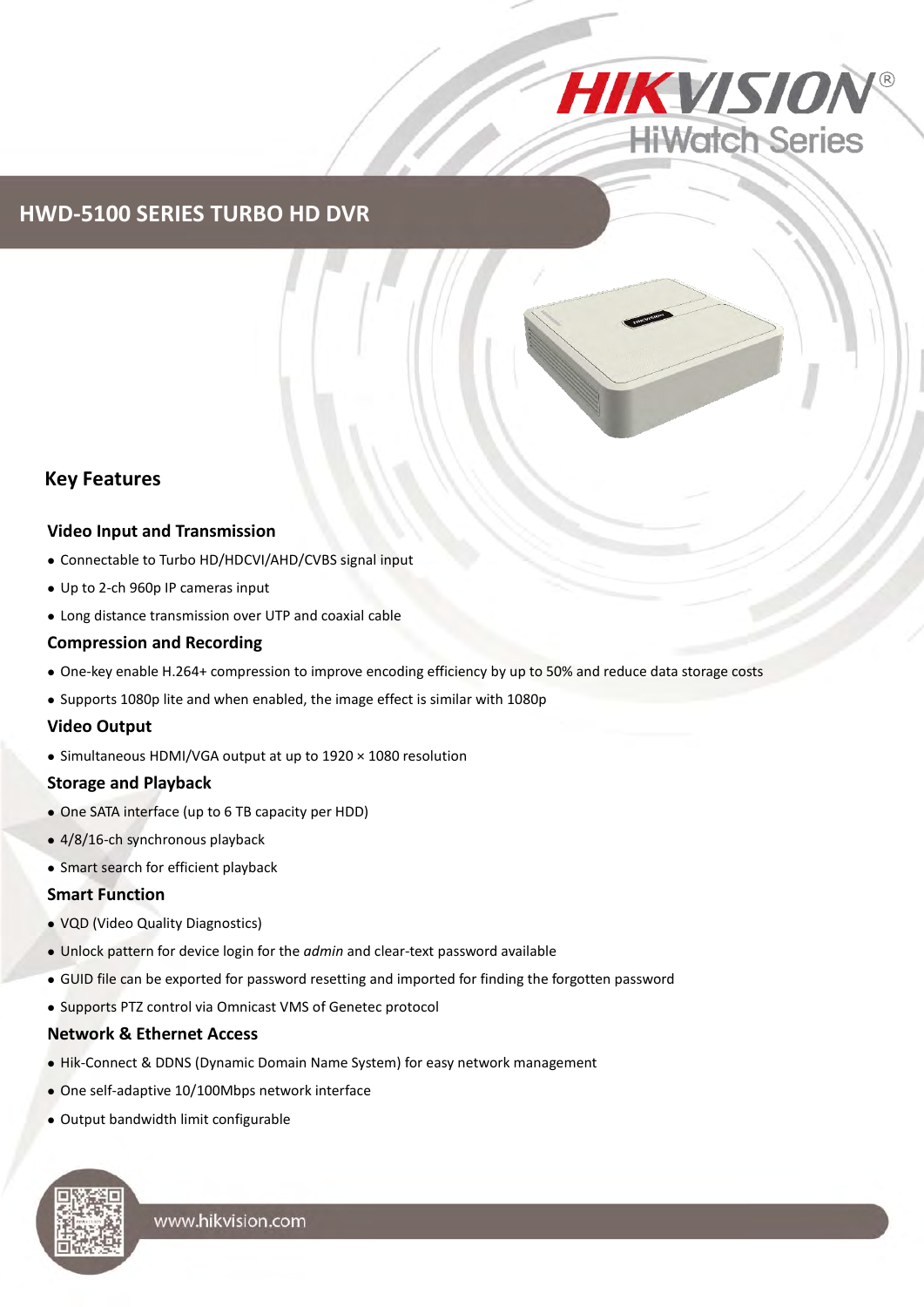



# **i** NOTE

The rear panel of HWD-5108/5116 provides 8/16 video input interfaces.

| Index | <b>Description</b>       | Index | <b>Description</b>    |
|-------|--------------------------|-------|-----------------------|
|       | VIDEO IN                 | 6     | LAN Network Interface |
|       | <b>HDMI</b> Interface    |       | USB Interfaces        |
|       | VGA Interface            | 8     | GND                   |
| Δ     | AUDIO OUT, RCA Connector | 9     | 12 VDC Power Input    |
|       | AUDIO IN, RCA Connector  |       |                       |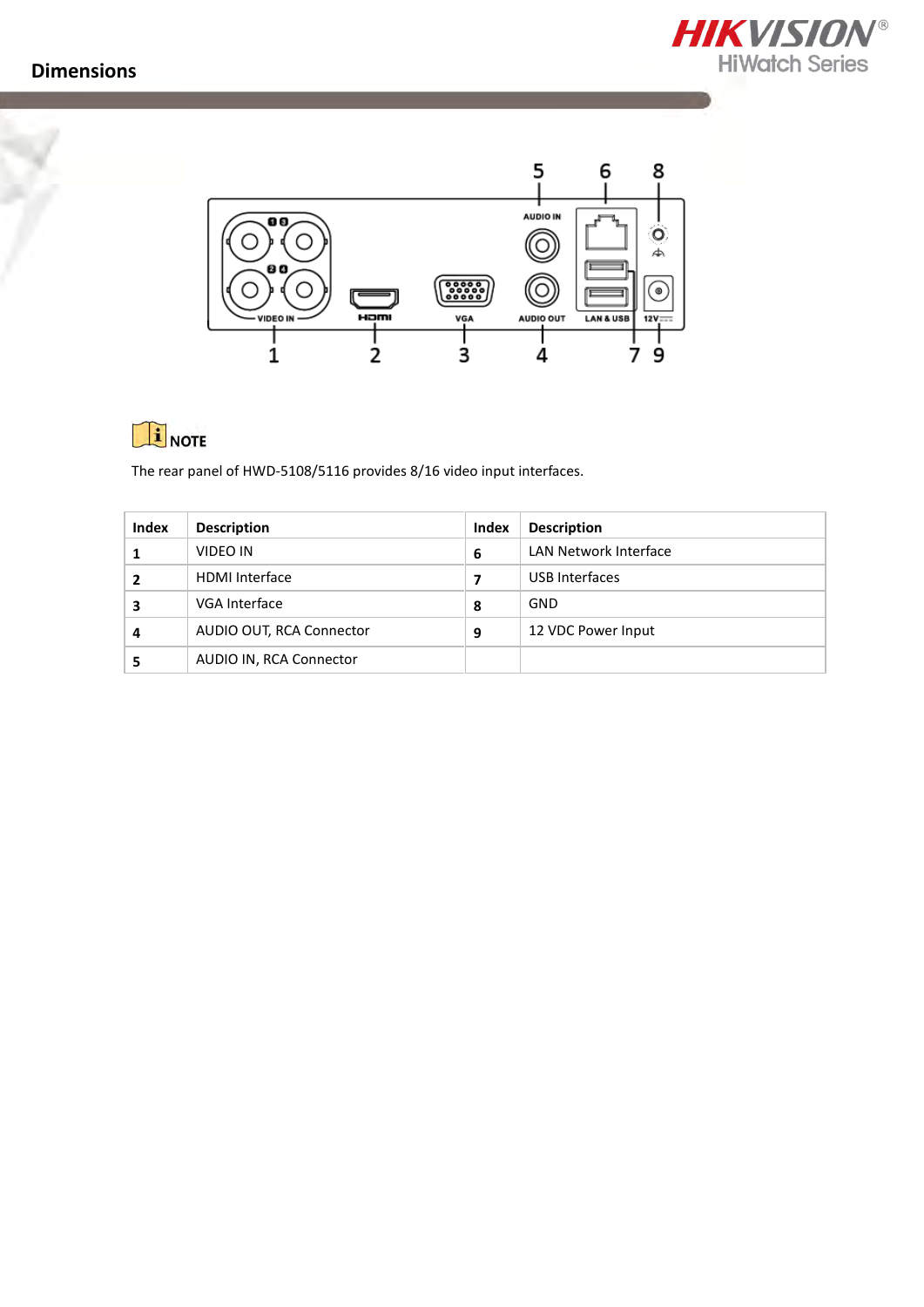## **Specifications**



**START OF BUILDING** 

| <b>Model</b>          |                                              | <b>HWD-5104</b>                                                                                                                                                                                                                                                                                                                                                          | <b>HWD-5108</b>                                                                                                                                                                                                                                                                                              | <b>HWD-5116</b> |  |  |
|-----------------------|----------------------------------------------|--------------------------------------------------------------------------------------------------------------------------------------------------------------------------------------------------------------------------------------------------------------------------------------------------------------------------------------------------------------------------|--------------------------------------------------------------------------------------------------------------------------------------------------------------------------------------------------------------------------------------------------------------------------------------------------------------|-----------------|--|--|
|                       | Video compression                            | $H.264+/H.264$                                                                                                                                                                                                                                                                                                                                                           |                                                                                                                                                                                                                                                                                                              |                 |  |  |
|                       |                                              | 4-ch                                                                                                                                                                                                                                                                                                                                                                     | 8-ch                                                                                                                                                                                                                                                                                                         | $16$ -ch        |  |  |
|                       | Analog video input                           | BNC interface (1.0 Vp-p, 75 $\Omega$ ), supporting coaxitron connection                                                                                                                                                                                                                                                                                                  |                                                                                                                                                                                                                                                                                                              |                 |  |  |
|                       | <b>Turbo HD input</b>                        | 1080p25, 1080p30, 720p25, 720p30                                                                                                                                                                                                                                                                                                                                         |                                                                                                                                                                                                                                                                                                              |                 |  |  |
|                       | <b>AHD input</b>                             | 1080p25, 1080p30, 720p25, 720p30                                                                                                                                                                                                                                                                                                                                         |                                                                                                                                                                                                                                                                                                              |                 |  |  |
| Video/Audio           | <b>HDCVI input</b>                           | 1080p25, 1080p30, 720p25, 720p30                                                                                                                                                                                                                                                                                                                                         |                                                                                                                                                                                                                                                                                                              |                 |  |  |
| input                 | <b>CVBS input</b>                            | Support                                                                                                                                                                                                                                                                                                                                                                  |                                                                                                                                                                                                                                                                                                              |                 |  |  |
|                       | IP video input                               | $1$ -ch<br>$2$ -ch                                                                                                                                                                                                                                                                                                                                                       |                                                                                                                                                                                                                                                                                                              |                 |  |  |
|                       |                                              | Up to 960p resolution                                                                                                                                                                                                                                                                                                                                                    |                                                                                                                                                                                                                                                                                                              |                 |  |  |
|                       | <b>Audio compression</b>                     | G.711u                                                                                                                                                                                                                                                                                                                                                                   |                                                                                                                                                                                                                                                                                                              |                 |  |  |
|                       | Audio input/Two-way<br>audio input           | 1-ch, RCA (2.0 Vp-p, 1 KΩ)                                                                                                                                                                                                                                                                                                                                               |                                                                                                                                                                                                                                                                                                              |                 |  |  |
|                       | <b>HDMI/VGA output</b>                       | 1-ch, 1920 × 1080/60Hz, 1280 × 1024/60Hz, 1280 × 720/60Hz, 1024 × 768/60Hz                                                                                                                                                                                                                                                                                               |                                                                                                                                                                                                                                                                                                              |                 |  |  |
|                       |                                              | When 1080p lite mode not enabled: 720p/WD1/4CIF/VGA/CIF                                                                                                                                                                                                                                                                                                                  |                                                                                                                                                                                                                                                                                                              |                 |  |  |
|                       | <b>Encoding resolution</b>                   | When 1080p lite mode enabled: 1080p lite/HD 720p lite/WD1/4CIF/VGA/CIF                                                                                                                                                                                                                                                                                                   |                                                                                                                                                                                                                                                                                                              |                 |  |  |
| Video/Audio<br>output | <b>Frame rate</b>                            | Main stream:<br>When 1080p lite mode<br>enabled:<br>1080p lite/HD 720p<br>lite/WD1/4CIF/VGA/CIF@25f<br>ps (P)/30fps (N)<br>When 1080p lite mode not<br>enabled:<br>For 720p stream access:<br>720p/WD1/4CIF/VGA/CIF@2<br>5fps (P)/30fps (N)<br>For SD stream access:<br>WD1/4CIF/VGA/CIF@25fps<br>$(P)/30$ fps $(N)$<br>Sub-stream:<br>CIF/QVGA/QCIF@25fps (P)/30fps (N) | Main stream:<br>When 1080p lite mode enabled:<br>1080p lite/HD 720p lite/WD1/4CIF/VGA@12fps;<br>CIF@25fps (P)/30fps (N)<br>When 1080p lite mode not enabled:<br>For 720p stream access:<br>720p/WD1/4CIF/VGA@12fps; CIF@25fps (P)/30fps (N)<br>For SD stream access:<br>WD1/4CIF/VGA/CIF@25fps (P)/30fps (N) |                 |  |  |
|                       | Video bit rate                               | 32 Kbps to 4 Mbps                                                                                                                                                                                                                                                                                                                                                        |                                                                                                                                                                                                                                                                                                              |                 |  |  |
|                       | Audio output                                 | 1-ch, RCA (Linear, $1 K\Omega$ )                                                                                                                                                                                                                                                                                                                                         |                                                                                                                                                                                                                                                                                                              |                 |  |  |
|                       | Audio bit rate                               | 64 Kbps                                                                                                                                                                                                                                                                                                                                                                  |                                                                                                                                                                                                                                                                                                              |                 |  |  |
|                       | Dual stream                                  | Support                                                                                                                                                                                                                                                                                                                                                                  |                                                                                                                                                                                                                                                                                                              |                 |  |  |
|                       | <b>Stream type</b>                           | Video, Video & Audio                                                                                                                                                                                                                                                                                                                                                     |                                                                                                                                                                                                                                                                                                              |                 |  |  |
|                       | Synchronous playback                         | 4-ch                                                                                                                                                                                                                                                                                                                                                                     | 8-ch                                                                                                                                                                                                                                                                                                         | $16$ -ch        |  |  |
| <b>Network</b>        | <b>Remote connections</b>                    | 32<br>128                                                                                                                                                                                                                                                                                                                                                                |                                                                                                                                                                                                                                                                                                              |                 |  |  |
| management            | <b>Network protocols</b>                     | TCP/IP, PPPoE, DHCP, Hik-Connect, DNS, DDNS, NTP, SADP, SMTP, NFS, iSCSI, UPnP™,<br><b>HTTPS</b>                                                                                                                                                                                                                                                                         |                                                                                                                                                                                                                                                                                                              |                 |  |  |
| <b>Hard disk</b>      | <b>SATA</b>                                  | 1 SATA interface                                                                                                                                                                                                                                                                                                                                                         |                                                                                                                                                                                                                                                                                                              |                 |  |  |
|                       | Capacity                                     | Up to 6 TB capacity for each disk                                                                                                                                                                                                                                                                                                                                        |                                                                                                                                                                                                                                                                                                              |                 |  |  |
| <b>External</b>       | <b>Network interface</b>                     | 1, RJ45 10M/100M self-adaptive Ethernet interface                                                                                                                                                                                                                                                                                                                        |                                                                                                                                                                                                                                                                                                              |                 |  |  |
| interface             | <b>USB</b> interface                         | Rear panel: 2 × USB 2.0                                                                                                                                                                                                                                                                                                                                                  |                                                                                                                                                                                                                                                                                                              |                 |  |  |
|                       | <b>Power supply</b>                          | 12 VDC                                                                                                                                                                                                                                                                                                                                                                   |                                                                                                                                                                                                                                                                                                              |                 |  |  |
|                       | Consumption<br>(without HDD)                 | $\leq 8 W$                                                                                                                                                                                                                                                                                                                                                               | $\leq$ 12 W                                                                                                                                                                                                                                                                                                  | $\leq 20$ W     |  |  |
|                       | <b>Working temperature</b>                   | $-10$ ºC to +55 ºC (14 ºF to 131 ºF)                                                                                                                                                                                                                                                                                                                                     |                                                                                                                                                                                                                                                                                                              |                 |  |  |
| <b>General</b>        | <b>Working humidity</b>                      | 10% to 90%                                                                                                                                                                                                                                                                                                                                                               |                                                                                                                                                                                                                                                                                                              |                 |  |  |
|                       | <b>Dimensions</b><br>$(W \times D \times H)$ | $285 \times 210 \times 45$ mm<br>$200 \times 200 \times 45$ mm (7.9 $\times$ 7.9 $\times$ 1.8 inch)<br>$(11.2 \times 8.3 \times 1.8 \text{ inch})$                                                                                                                                                                                                                       |                                                                                                                                                                                                                                                                                                              |                 |  |  |
|                       | Weight<br>(without HDD)                      | ≤ 0.8 kg $(1.8 \text{ lb})$<br>≤ 1.2 kg $(2.6 \text{ lb})$                                                                                                                                                                                                                                                                                                               |                                                                                                                                                                                                                                                                                                              |                 |  |  |